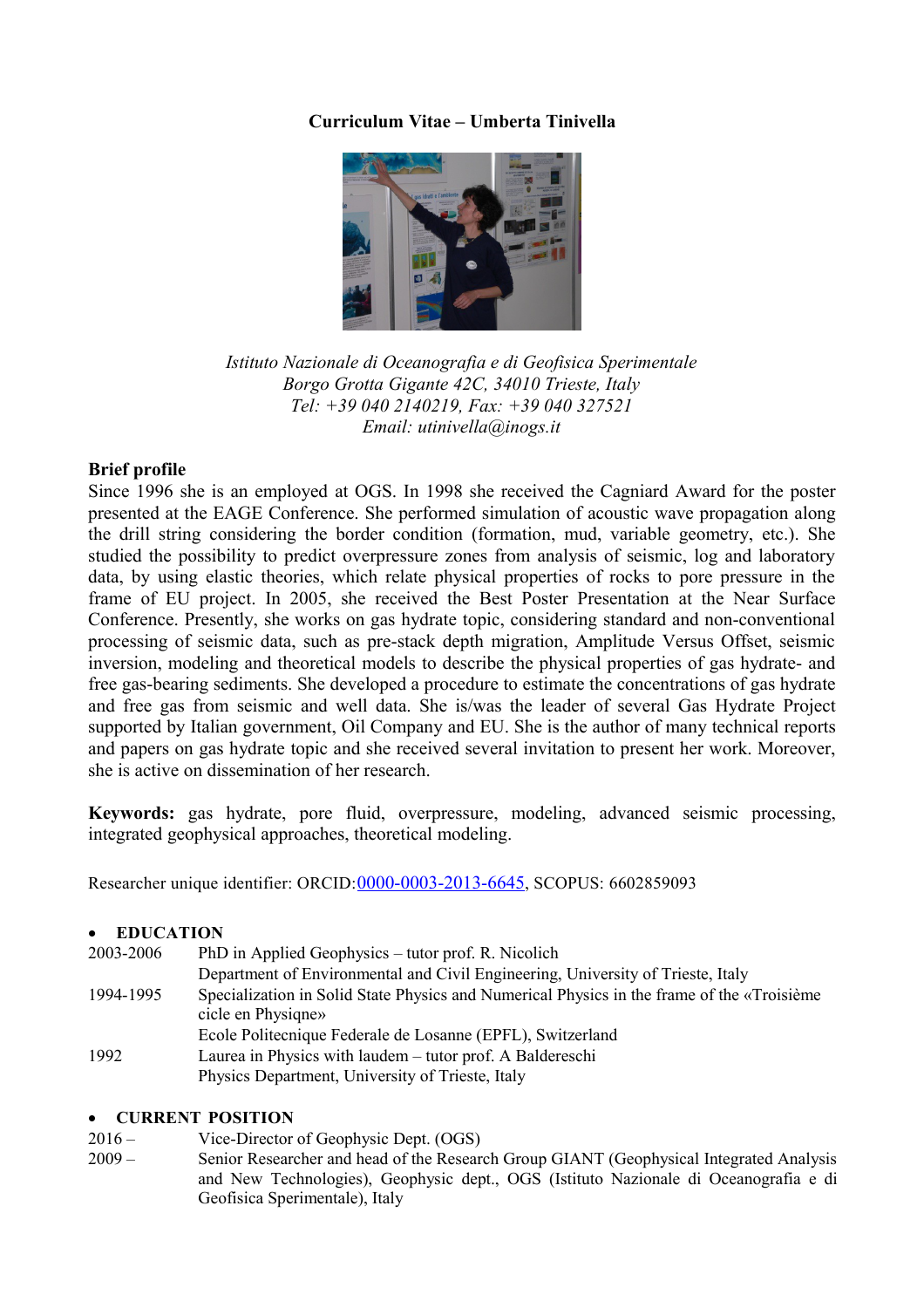# **• PREVIOUS POSITIONS**<br>1998 – 2008 **Researcher (period**

- Researcher (permanent position from 2003) Geophysics Department, OGS (Istituto Nazionale di Oceanografia e di Geofisica Sperimentale), Italy
- 1994 1995 Assistant Research of the Physics Laboratory II Ecole Politecnique Federale de Losanne (EPFL), Switzerland

### **FELLOWSHIPS AND AWARDS**

- 2005 Best Poster Presentation Award at the Near Surface Conference, 11th European EAGE Meeting of Environmental and Engineering Geophysics.
- 1998 Cagniard Award for the best poster presented at the 60st European Association of Geoscientists and Engineers (EAGE) Conference.
- 1996-1998 Fellowship Geophysics Department, OGS (Istituto Nazionale di Oceanografia e di Geofisica Sperimentale), Italy 1993 Fellowship National Institute of Material Physics (INFM), Italy

## **SUPERVISION OF GRADUATE STUDENTS AND POSTDOCTORAL FELLOWS**

- 2018 1 Thesis (Giulia Alessandrini) in collaboration with University of Bologna
- 2017 1 Thesis (Francesco Turco) in collaboration with Univeristy of Trieste
- 2016 1 Ph.D (Matilde Ferrante) in collaboration with University of Trieste
- 2015 1 Ph.D (Song Sha) and 1 master (Stefano Visintin) in collaboration with University of Padua
- 2014 2015 Postdoc at OGS about gas hydrate research in Arctic, OGS, Italy (H. Marin-Moreno)
- 2013 Tutor of a stage (3 months) at OGS (S. Buenz)
- 2011 Diploma in Environmental Engineering, University of Trieste, Italy (M. Gili)
- 2006-2011 2 PhD in Environmental Science, University of Trieste, Italy (I. Vargas-Cordero, D. Accettella)
- 2007-2009 Fellowship at International Center of Theoretical Physics, Italy (I. Vargas-Cordero)
- 2005-2007 Fellowship to study gas hydrate in Antarctica, OGS, Italy (M.F. Loreto)
- 2004-2006 1 Marie Curie Fellowship (D. Praeg) and 1 European grant in the frame of EURODOM, OGS (C. Neagu)
- 1999 Master in Geophysics, University of Trieste (F. Donda)

## **TEACHING ACTIVITIES**

- 2015 (2 week) Course on Geophysical methods, University Andres Bello, Chile
- 2014 (1 week) Course on Elastic Properties of Rocks, University of Geosciences, China
- 2014 (1 week) Course on Gas hydrates in natural environment: from climate change to possible energy of the future, in the frame of KEP project, OGS, Italy
- 2013 (10 days) Organization and participation Training School: "Permafrost and gas hydrate related methane release in Arctic and impact on climate change", Finland
- 2012 (2 weeks) Course on the use of Seismic Unix and software ISTRICI (my code created to analyze CIG), University of Geosciences, China
- 2011 (2 days) Lessons PhD course in Geosciences: "Elastic properties of the rocks: AVO and theoretical approaches" and "Gas hydrate: from climate change to possible future energy", University of Trieste, Italy
- 2010 (2 weeks) Course on the use of GeoDepth (Paradigm Geophysical) at Barcelona Center for Subsurface Imaging (CSIC), Spain
- 2010 (1 day) Lesson:"An approach to characterize the gas hydrate reservoir by geophysical analysis", PUCRS-PETROBRAS, Porto Alegre, Brasil
- 2009 (2 weeks) Course on the use of Seismic Unix and software ISTRICI (my code created to analyze CIG), National Geophysical Research Institute, India
- 2007 (1 week) Lessons about the method used to analyze the seismic data in order to estimate the gas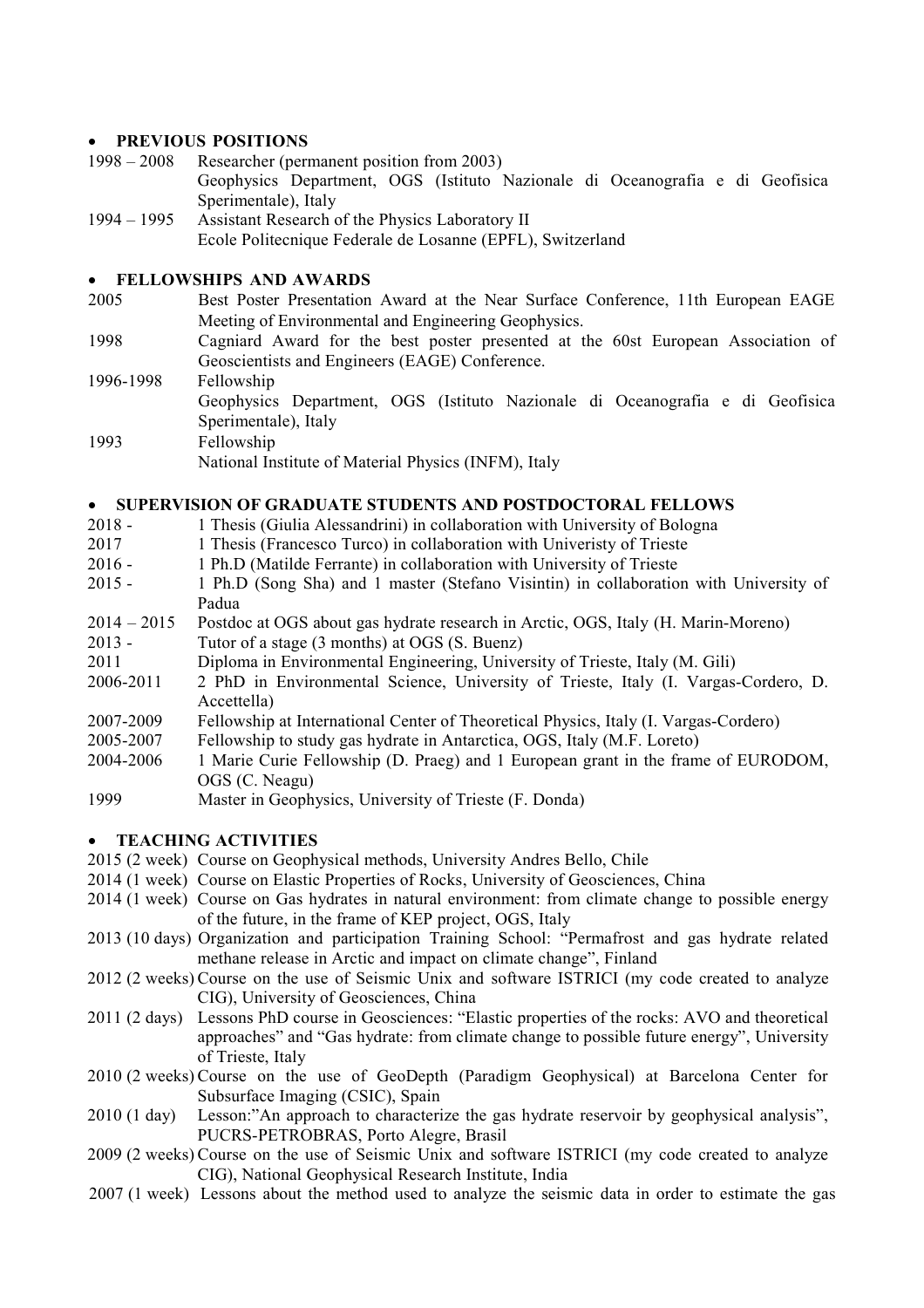hydrate and free gas concentrations, Institute of Acoustics (Chinese Academy of Sciences, Beijing), Department of Geophysics and Information Technology (China University of Geosciences, Beijing), and University of Science and Technology (Qingdao, China)

- 2005 (3 days) Lessons in the frame of collaboration between Italy and Georgia: "3D seismic", "Integrated analysis of geophysical methods" and "Petrophysical properties of the rocks"
- 2004 (1 week) Partecipation and organization School on "Processing of multichannel seismic data", OGS, Italy

#### **ORGANISATION OF SCIENTIFIC MEETINGS**

- 2014-2019 Member of Programme Committee of the  $12<sup>th</sup>$ ,  $13<sup>th</sup>$  and 14th Offshore Mediterranean Conference & Exhibition (OMC 2015, 2017, 2019), Italy
- 2013 Section: "Seismic Imaging Theory I", EAGE, Grain Britain Section:"Applied Geophysics for environmental management: methodological developments and practical experiences", GEOITALIA, Italy
- 2012 Section: "Carbonate Petrophysics", EAGE, Denmark
- 2012/2013 Section: "Shallow and deep seismic", GNGTS, Italy
- 2010 Section: "Gas-hydrates, petroleum and coal Resources and hazards", EGU, Vienna, Austria Member of Scientific Committee of Fiery Ice Workshop, New Zealand
- 2009 Workshop: "Energy From Methane Hydrates Resource Potential and Technology Challenges, OMC, Italy
- 2008 Section: "Gas hydrates", AOGS, Korea
- 2007 Workshop Italy-Korea to promote bilateral collaboration, Italy
- 2005/07/09 Sections: "Gas hydrate from environmental impact to a possible energy resource", GEOITALIA, Italy
- 2005 Section "Seismic characterization of the local response with geophysical methods", GNGTS, Italy

#### **INSTITUTIONAL RESPONSIBILITIES**

- 2016 Vice-Director of Geophysic Dept. (OGS)
- 2012 Member of Executive Committee of Italian EAGE-SEG Section Member of Scientific Committee of PhD courses, University of Padua, Italy Member of Committee on Equal Opportunities, OGS, Italy
- 2005 2012 Member of Administrative committee, OGS, Italy

#### **COMMISSIONS OF TRUST**

- 2018 Member of Editorial Board of Journal of Geofluids
- 2018 Lead Guest Editor of special publication: "Gas Hydrate. Environmental and Climate Impacts", Geosciences
- 2014 Member of Editorial Board of Journal of Geography, Environment and Earth Science International and International Journal of Geophysics and GeoChemistry
- 2013 Member of Editorial Board of The Scientific World Journal Scientific Evaluator, Ministry of Education, University and Research, Italy Lead Guest Editor of special publication: "Geophysical Methods for Environmental Studies", International Journal of Geophysics"
- 2012 Member of Editorial Board of Journal of Geological Research and American Chemical Science Journal
- 2011 Lead Guest Editor of special publication: "Gas Hydrate on Continental Margins", Journal of Geological Research
- 2008 2014 Member of Editorial Board of The Open Paleontology Journal

# **MEMBERSHIPS OF SCIENTIFIC SOCIETIES**

2015 – 2019 Management Committee of the EU-COST project and leader of the WG3 "Environmental challenges"): MIGRATE - Marine gas hydrate - an indigenous resource of natural gas for Europe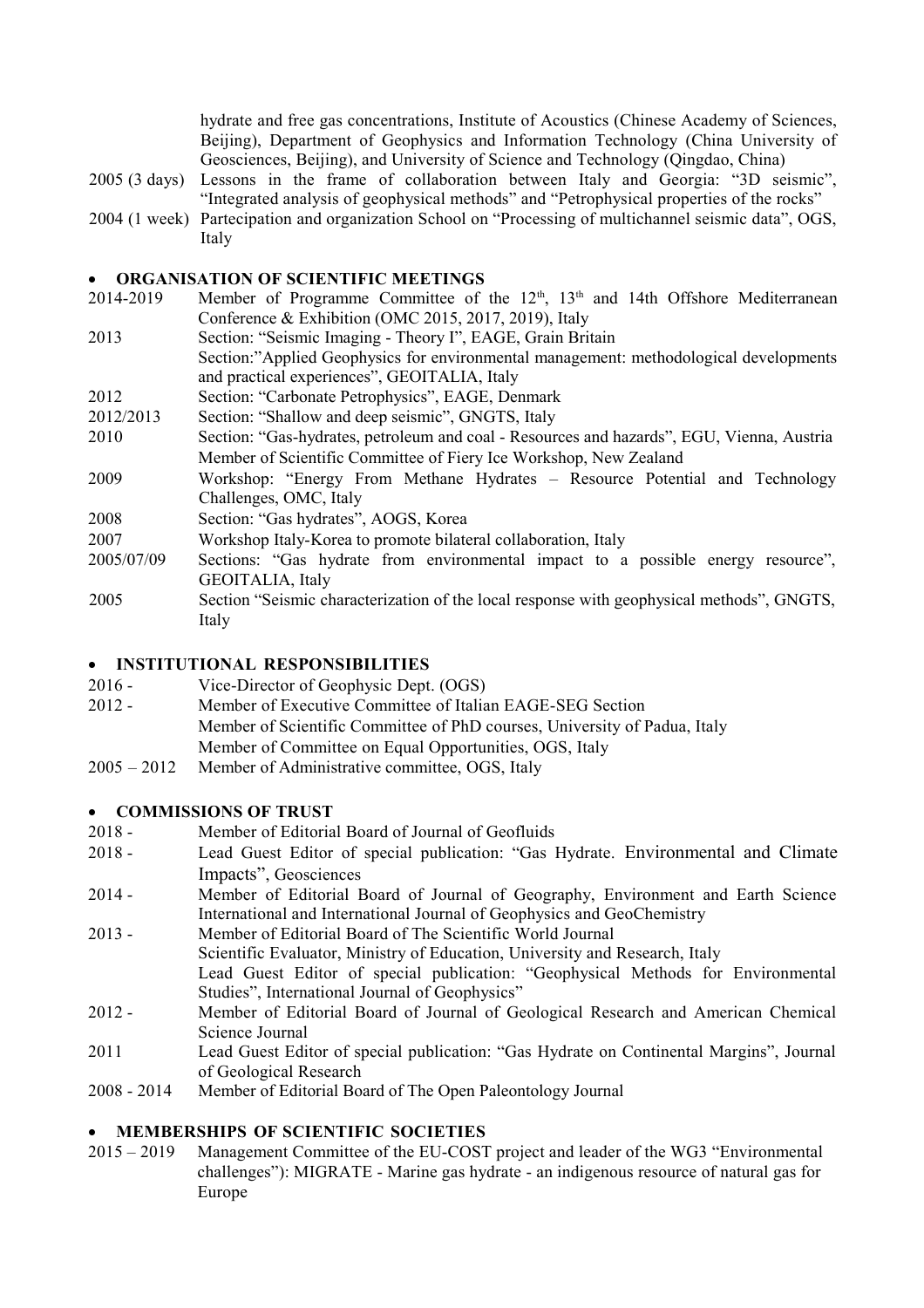- 2013 2017 Participation to EU-COST project: Impact of Fluid circulation in old oceanic Lithosphere on the seismicity of transfOrm-type plate boundaries: neW solutions for early seismic monitoring of major European Seismogenic zones (FLOWS)
- 2008 2013 Management Committee of the EU-COST project: PERGAMON Permafrost and gas hydrate related methane release in Arctic and impact on climate change: European cooperation for long-term monitoring

## **MAJOR COLLABORATIONS**

Prof. I. Vargas-Cordero (Andres Bello University, Chile), formalized with a Memorandum of Understanding to promote bilateral collaboration on geophysical studies (2016-2020) Dr. K. Sain (NGRI, India), formalized with a Memorandum of Understanding to promote bilateral collaboration on gas hydrate studies (2010-2014)

Prof. X. Liu (Geoscience University, China), formalized with a Memorandum of Understanding to promote bilateral collaboration on GH studies and a project (2009-2013) Dr. J.K. Hong (KOPRI, Korea); formalized with a Memorandum of Understanding to collaborate in Antarctica (2007-2011)

*In the following, I select the main publications on the gas hydrate topic, which I consider innovative, such as my methods to estimate gas hydrate, free gas concentrations and pore pressure from geophysical data, AVO analysis applied to gas hydrate system, the recent studies about the BSR depth versus overpressure and the effect of overpressure on coupled waves across BSR.*

- 1. Villar-Munoz, L., Bento, J.P., Klaeschen, D., **Tinivella**, U., Vargas-Cordero I., Behrmann, J.H. A first estimation of gas hydrates offshore Patagonia (Chile) (2018). Marine and Petroleum Geology 96: 232-239
- 2. Giustiniani, M., **Tinivella**, U., Sauli, C, Della Vedova B. Distribution of the gas hydrate stability zone in the Ross Sea, Antarctica (2018). Andean Geology 45 (1): 78-86.2018 doi: 10.5027/andgeoV45n1-2989
- 3. **Tinivella**, U., Giustiniani, M., Vargas-Cordero, I. Wave Equation Datuming Applied to Seismic Data in Shallow Water Environment and Post-Critical Water Bottom Reflection (2017). Energies 10, 1414; doi:10.3390/en10091414
- 4. Vargas-Cordero, I, Tinivella, U., Villar-Munoz, L., Gas Hydrate and Free Gas Concentrations in Two Sites inside the Chilean Margin (Itata and Valdivia Offshores) (2017). Energies, 10, 2154; doi:10.3390/en10122154
- 5. **U. Tinivella** and M. Giustiniani (2016). Gas hydrate stability zone in shallow Arctic Ocean in presence of sub-sea permafrost. Rend. Lincei, 27, 163-171
- 6. Vargas-Cordero, **U. Tinivella**, L. Villar-Muñoz and M. Giustiniani (2016). Gas hydrate and free gas estimation from seismic analysis offshore Chiloé island (Chile). Andean Geology, 43, 263- 274
- 7. **U. Tinivella** and M. Giustiniani (2013), Numerical simulation of coupled waves in borehole drilling BSR. Marine and Petroleum Geology, 44, 34-40. http://dx.doi.org/10.1016/j.marpetgeo.2013.03.015
- 8. **U. Tinivella** and M. Giustiniani (2012). Variations in BSR depth due to gas hydrate stability versus pore pressure. Global and Planetary Change, 100, 119-128. doi: 10.1016/j.gloplacha.2012.10.012
- 9. J.M. Carcione, D. Gei, G. Rossi and **U. Tinivella** (2010). Wave theory, simulation and determination of gas-hydrate content in sediments. Chapter 25 in Geophysical characterization of Gas hydrate. Edited by M. Reidel, E.C. Willoughby and S. Chopra.
- 10. **U. Tinivella**, F. Accaino and B. Della Vedova (2008). Gas hydrates and active mud volcanism on the South Shetland continental margin, Antarctic Peninsula GeoMarine Letters, 28, 97-106, DOI 10.1007/s00367-007-0093-z
- 11. **U. Tinivella** (2002). The seismic response to overpressure versus gas hydrate and free gas concentration. J. Seismic Exploration, 11, 283-305
- 12. F. Coren, V. Volpi and **U. Tinivella** (2001). Gas hydrate physical properties imaging by multiattribute analysis Blake Ridge BSR case history. Marine Geology, 178, 197-210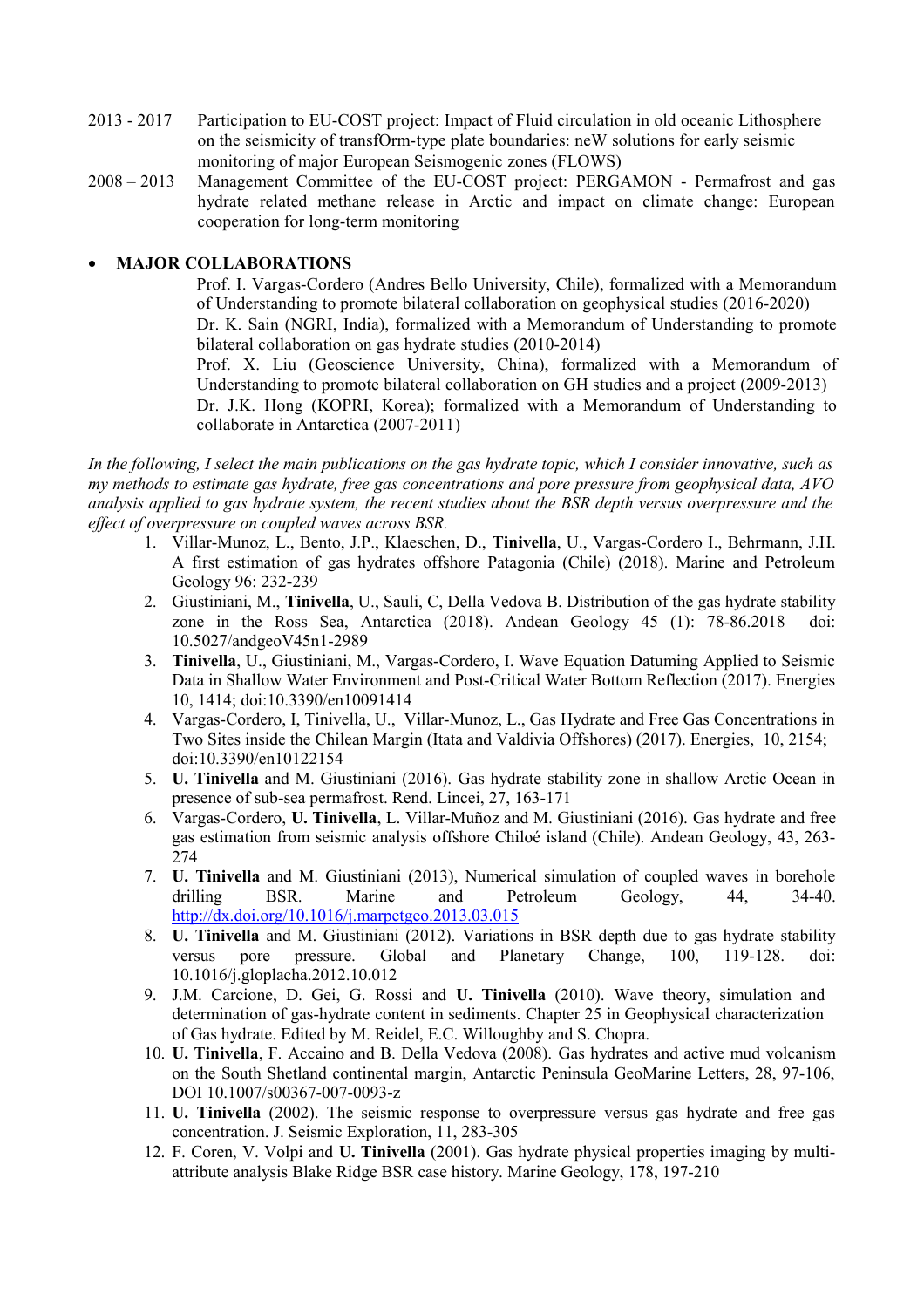- 13. **U. Tinivella** and J.M. Carcione (2001). Estimation of gas hydrate concentration and free gas saturation from log and seismic data.The Leading Edge, Special Section: Rock Physics, 200-203
- 14. **U. Tinivella** and F. Accaino (2000). Compressional velocity structure and Poisson's ratio in marine sediments with gas hydrate and free gas by inversion of reflected and refracted seismic data (South Shetland Islands, Antarctica). Marine Geology, 164, 13-27
- 15. J.M. Carcione and **U. Tinivella** (2000). Bottom simulating reflectors: seismic velocities and AVO effects. Geophysics, 65, 54-67
- 16. **U. Tinivella** (1999). A method for estimating gas hydrate and free gas concentrations in marine sediments. Bollettino di Geofisica Teorica ed Applicata, 40, 19-30

#### *In the following, I select the main publications related to my mentoring (underlined), related to gas hydrate studies in Antarctica and South Chile.*

- 1. H. Marin-Moreno, M. Giustiniani, **U. Tinivella** and E. Pinero (2016). The challenges of quantifying the carbon stored in Arctic marine gas hydrate. Mar. Pet. Geol. 71, 76-82
- 2. H. Marin-Moreno, M. Giustiniani and **U. Tinivella** (2015). The Potential Response of the Hydrate Reservoir in the South Shetland Margin, Antarctic Peninsula, to Ocean Warming over the 21st Century. Polar Research, 34, 27443
- 3. M.F. Loreto and **U. Tinivella** (2012). Gas hydrate versus geological features: the South Shetland case study. Marine and Petroleum Geology. 36, 164-171
- 4. M.F. Loreto, **U. Tinivella**, F. Accaino, and M. Giustiniani (2011). Gas Hydrate Reservoir Characterization by Geophysical Data Analysis (Offshore Antarctic Peninsula). Energies, 4(1), 39- 56; doi:10.3390/en4010039
- 5. Vargas Cordero, **U. Tinivella**, F. Accaino, M.F. Loreto, and F. Fanucci (2010). Thermal state and concentration of gas hydrate and free gas of Coyhaique, Chilean Margin (44°30′ S). Marine and Petroleum Geology., 27, 1148-1156
- 6. **U. Tinivella**, M.F. Loreto, and F. Accaino (2009). Regional versus detailed velocity analysis to quantify hydrate and free gas in marine sediments: the South Shetland Margin case study. From: Sediment-Hosted Gas Hydrates: New Insights on Natural and Synthetic Systems. Vol. 319, 103–119
- 7. Vargas Cordero, **U. Tinivella**, F. Accaino, M.F. Loreto, F. Fanucci, and C. Reichert (2009). Analyses of bottom simulating reflections offshore Arauco and Coyhaique (Chile). Geo-Mar Lett., DOI 10.1007/s00367-009-0171-5
- 8. R.C. Neagu, **Tinivella, U.**, Volpi, V., Rebesco, M. and Camerlenghi (2008). Estimating the biogenic silica concentration and its effects on slope stability in marine sediments using seismic and log data from the sediment drift 7-Antarctica.Int. J. E. Sci, Doi 10.1007/s00531-008-0315-2
- 9. M.F. Loreto, **U. Tinivella**, and C.R. Ranero (2007). Evidence for fluid circulation, overpressure and tectonic style along the Southern Chilean margin. Tectonophysics, 429, 183–200

*Selected papers in collaboration with my PhD tutor (underlined), mainly related to geothermal field studies, deep crustal seismic data analysis, innovative seismic processing (such as AVO and WED) and papers related to PhD studies, demonstrating my skill attitude in another research field.*

- 1. M. Giustiniani, **U. Tinivella** and R. Nicolich (2015). Reflection seismic sections across the Geothermal Province of Tuscany from reprocessing CROP profiles. Geothermics, 53: 498–507
- 2. R. Catalano, V. Valenti, C. Albanese, F. Accaino, A. Sulli, **U. Tinivella**, M. Gasparo Morticelli, C. Zanolla, and M. Giustiniani (2013), Sicily's fold/thrust belt and slab roll-back: the SI.RI.PRO. seismic crustal transect Journal of the Geological Society, May 2013, v. 170:451-464, doi:10.1144/jgs2012-099
- 3. E. Barison, G. Brancatelli, R. Nicolich, F. Accaino, M.Giustiniani, **U. Tinivella** (2011). Wave equation datuming applied to marine OBS data and to land high resolution seismic profiling. Journal of Applied Geophysics. doi:10.1016/j.jappgeo.2011.01.009
- 4. F. Accaino, R. Catalano, L. Di Marzo, M. Giustiniani, **U. Tinivella**, R. Nicolich, A. Sulli, V. Valenti and P. Manetti (2011). A crustal seismic profile across Sicily. Tecthonophysics, doi:10.1016/j.tecto.2010.07.011
- 5. B. Della Vedova, Vecellio, C; Bellani, S; and **Tinivella, U.** (2007). Thermal modelling of the Larderello geothermal field (Tuscany, Italy). Int. J. E. Sci., DOI 10.1007/s00531-007-0249-0
- 6. F. Accaino, **U. Tinivella**, G. Rossi, and R. Nicolich (2005). Geofluid evidences from analysis of seismic data from Southern Tuscany (Italy). JVGR, 148, 46– 59